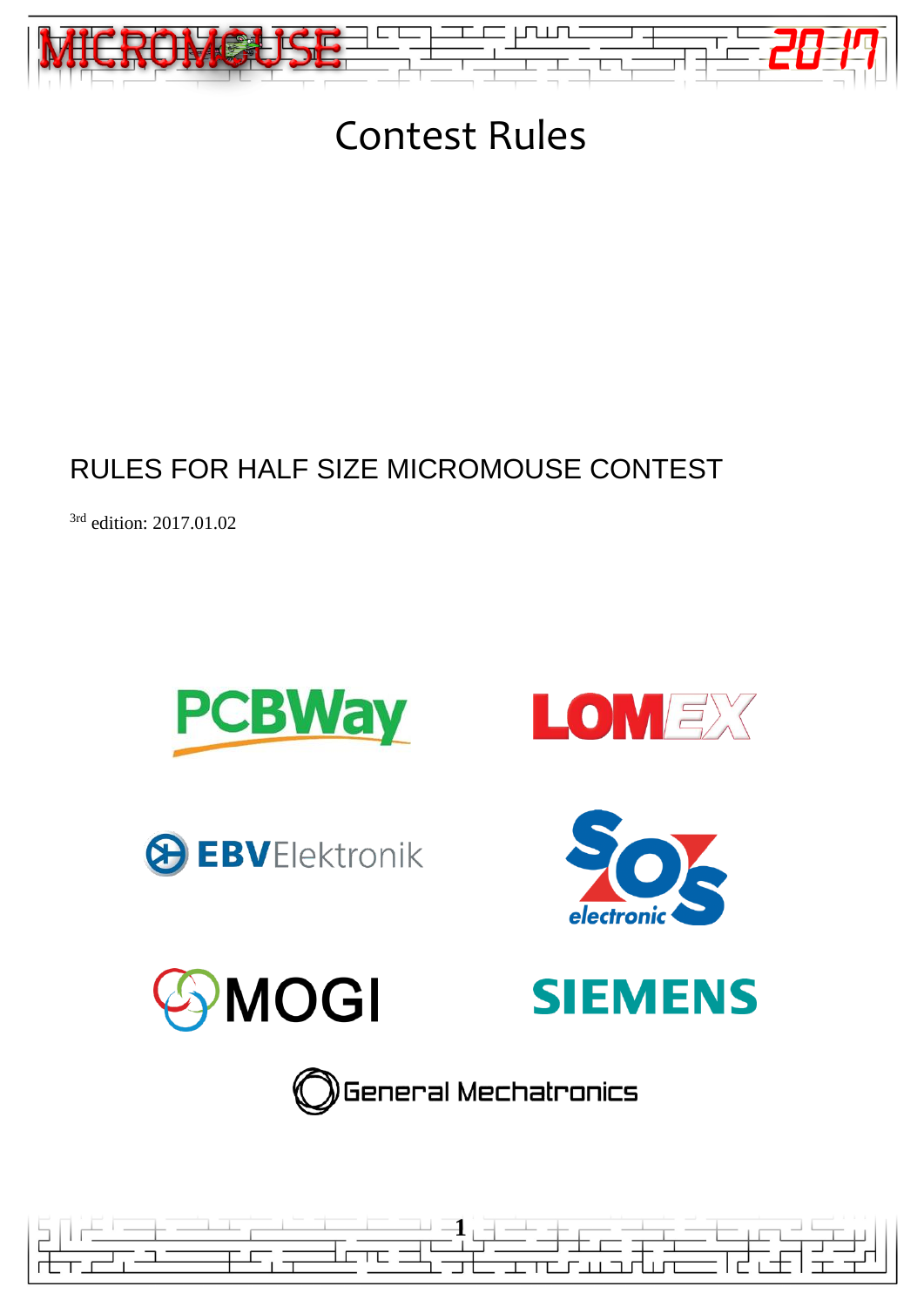# <span id="page-1-0"></span>TABLE OF CONTENTS

训练步

 $\Box$ 

| 1.                                                                                                                                                                                     |  |  |  |  |
|----------------------------------------------------------------------------------------------------------------------------------------------------------------------------------------|--|--|--|--|
| MICROMOUSE MUST BE AUTONOMOUS. IT IS NOT ALLOWED TO USE AN ENERGY SOURCE GIVEN BY<br>1.1.                                                                                              |  |  |  |  |
| MICROMOUSE MUST NOT HAVE ANY HARDWARE OR SOFTWARE ADDED, DELETED, REPLACED OR MODIFIED<br>1.2.<br>BY THE OPERATOR DURING THE CONTEST. IT IS HOWEVER PERMITTED TO MAKE MINOR REPAIRS. 3 |  |  |  |  |
| 1.3.                                                                                                                                                                                   |  |  |  |  |
| 1.4.<br>MICROMOUSE IS NOT ALLOWED TO JUMP OVER, CLIMB, SCRATCH, DAMAGE OR DESTROY THE WALLS 3                                                                                          |  |  |  |  |
| 1.5.<br>THE PROJECTION OF THE MICROMOUSE ON THE FLOOR MUST BE CONTAINED WITHIN A SQUARE OF EACH                                                                                        |  |  |  |  |
| SIDES IN 12.5 CM. THIS MUST BE SATISFIED EVEN WHEN THE SHAPE OF THE MICROMOUSE CHANGES DURING THE                                                                                      |  |  |  |  |
|                                                                                                                                                                                        |  |  |  |  |
| 2.                                                                                                                                                                                     |  |  |  |  |
| THE SIDE OF THE WALLS ARE WHITE, AND THE TOP OF THE WALLS ARE RED. THE FLOOR OF THE MAZE IS<br>2.1.                                                                                    |  |  |  |  |
|                                                                                                                                                                                        |  |  |  |  |
| 2.1.1. However, the exterior walls of the starting point (outside the maze) and the interior walls of the finish                                                                       |  |  |  |  |
| 2.1.2.                                                                                                                                                                                 |  |  |  |  |
| 2.2.<br>THE MAZE ARE COMPOSED OF 9 X 9 CM UNIT SQUARES. THE MAXIMUM NUMBER OF SQUARES WILL BE 32 X                                                                                     |  |  |  |  |
| 32 SQUARES. THE HEIGHT OF THE WALLS IS 2.5 CM AND ITS THICKNESS IS 0.6 CM (SEE FIG. 1 FOR DETAILS).  4                                                                                 |  |  |  |  |
| 2.3.<br>THE STARTING POINT OF THE MAZE WILL BE LOCATED AT ONE OF THE FOUR CORNERS OF THE MAZE 4                                                                                        |  |  |  |  |
| 2.4.<br>THERE ARE SMALL SQUARE ZONES, EACH 0.6 CM X 0.6 CM, AT THE FOUR CORNERS OF EACH UNIT SQUARE.                                                                                   |  |  |  |  |
| THIS ZONE IS CALLED LATTICE POINTS, AND A MAZE ARE BUILT SO THAT THERE ARE AT LEAST ONE WALL TO A                                                                                      |  |  |  |  |
| LATTICE POINT EXCEPT FOR THE INTERIOR OF THE FINISH ZONE (SEE FIG. 1 FOR DETAILS). THE ENTIRE MAZE WILL                                                                                |  |  |  |  |
|                                                                                                                                                                                        |  |  |  |  |
| 3.                                                                                                                                                                                     |  |  |  |  |
| THE FASTEST LAP FROM THE START TO THE FINISH ZONE WILL BE RECORDED AS ITS OFFICIAL TIME.<br>3.1.                                                                                       |  |  |  |  |
| MICROMOUSE CONTEST WILL BE EVALUATED ON THE FASTEST LAP AND ITS INDEPENDENCE. THE PRIZES WILL BE                                                                                       |  |  |  |  |
| AWARDED ACCORDING TO THE RECORDED OFFICIAL TIMES. THE FASTEST MICROMOUSE WILL GET THE FIRST PRIZE                                                                                      |  |  |  |  |
| 3.2.<br>AFTER THE MAZE IS OPEN TO PUBLIC, THE OPERATOR IS NOT ALLOWED TO FEED ANY MAZE INFORMATION                                                                                     |  |  |  |  |
| TO MICROMOUSE. DURING THE CONTEST, THE OPERATOR IS NOT ALLOWED TO CHANGE ANY MAZE INFORMATION                                                                                          |  |  |  |  |
|                                                                                                                                                                                        |  |  |  |  |
| 3.3.<br>AFTER THE MAZE IS DISCLOSED, THE OPERATOR SHALL NOT FEED INFORMATION ON THE MAZE INTO THE                                                                                      |  |  |  |  |
| MICROMOUSE HOWEVER, SWITCH POSITIONS MAY BE CHANGED FOR THE PURPOSE OF CHANGING PROGRAMS                                                                                               |  |  |  |  |
| WITHIN THE ROBOT (CHANGING ALGORITHMS IS ALLOWED. ENTERING INFO ON THE MAZE IS NOT ALLOWED AND                                                                                         |  |  |  |  |
|                                                                                                                                                                                        |  |  |  |  |
| 3.4.<br>MICROMOUSE BEGINS ITS RUN FROM A STARTING POINT AND ENDS WHEN IT CAME BACK. THE RUN WILL                                                                                       |  |  |  |  |
| ALSO FINISH WHEN MICROMOUSE STOPS FOR 2 SECONDS OR IT IS APPROVED BY CHAIRPERSON.  6                                                                                                   |  |  |  |  |
| 3.5.<br>WHEN MICROMOUSE RETURNS TO THE STARTING POINT AND BEINGS ANOTHER RUN AUTOMATICALLY,                                                                                            |  |  |  |  |
|                                                                                                                                                                                        |  |  |  |  |
| THE OPERATOR IS NOT ALLOWED TO TOUCH THE MICROMOUSE DURING THE RUN UNLESS INSTRUCTED OR<br>3.6.                                                                                        |  |  |  |  |
| GIVEN PERMISSION BY A TOURNAMENT CHAIRPERSON TO DO SO. THE TOURNAMENT CHAIRPERSON ACCEPTS AN                                                                                           |  |  |  |  |
| OPERATOR'S REQUEST TO DISCONTINUE ITS RUN IF AN APPARENT MALFUNCTION IS FOUND IN HIS/HER                                                                                               |  |  |  |  |
| MICROMOUSE'S RUN. FOR THE CASES IN WHICH A REQUEST TO DISCONTINUE IS MADE FOR ANY OTHER REASONS,                                                                                       |  |  |  |  |
|                                                                                                                                                                                        |  |  |  |  |
| 3.7.<br>THE TIME LIMIT FOR MICROMOUSE IS 5 MINUTES MAXIMUM FOR EACH ROUND. MICROMOUSE IS                                                                                               |  |  |  |  |
| 3.8.<br>THE LAP HAVE CONSIDERED TO HAVE COMPLETED WHEN THE ENTIRE LOWER PORTION OF ITS BODY,                                                                                           |  |  |  |  |
|                                                                                                                                                                                        |  |  |  |  |
| 3.9.<br>THE LIGHTINGS, TEMPERATURE AND HUMIDITY OF THE ROOM IN WHICH THE MAZE IS LOCATED WILL BE                                                                                       |  |  |  |  |
| THOSE OF AN AMBIENT ENVIRONMENT. REQUESTS TO ADJUST THE LIGHTINGS WILL NOT BE ACCEPTED.  6                                                                                             |  |  |  |  |
| 3.10.<br>THE TOURNAMENT CHAIRPERSON HAS THE RIGHTS TO ASK TO THE OPERATOR ABOUT THE MICROMOUSE IF                                                                                      |  |  |  |  |
| IT IS APPROPRIATE. THE TOURNAMENT CHAIRPERSON ALSO HAS THE RIGHTS TO STOP A RUN, DECLARE                                                                                               |  |  |  |  |
|                                                                                                                                                                                        |  |  |  |  |
|                                                                                                                                                                                        |  |  |  |  |
|                                                                                                                                                                                        |  |  |  |  |
|                                                                                                                                                                                        |  |  |  |  |
|                                                                                                                                                                                        |  |  |  |  |

 $\overline{F}$ 

⊥.

 $\frac{-}{\sqrt{-1}}$ 

工工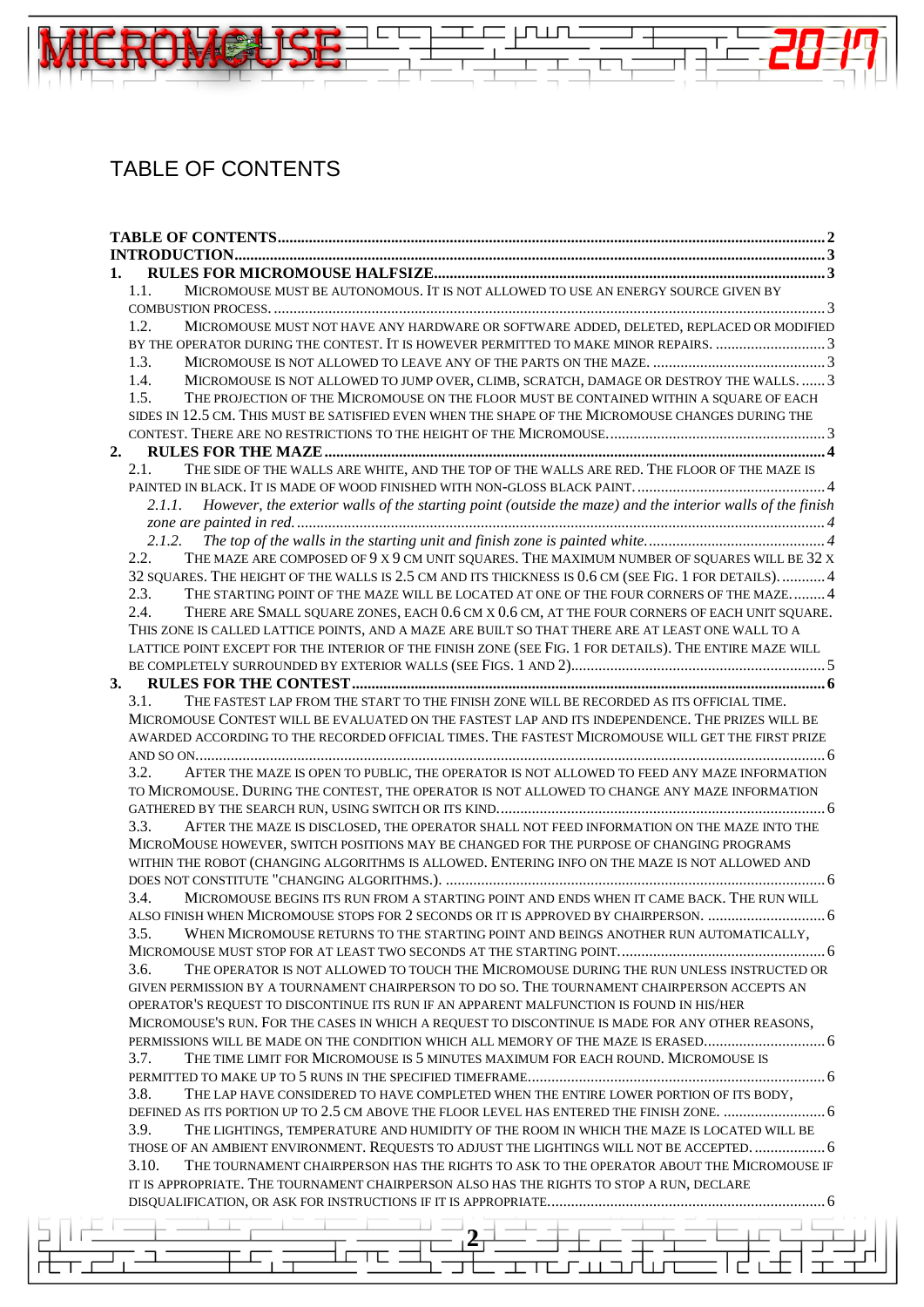|              | 3.11.  | PRIZES FOR 2015'S CONTEST WILL BE INTRODUCED LATER IN A CONTEST SCHEDULE AND SITE                 |  |
|--------------|--------|---------------------------------------------------------------------------------------------------|--|
|              |        |                                                                                                   |  |
| $\mathbf{4}$ |        |                                                                                                   |  |
|              | 4.1.   | THE CONTESTANT IS NOT PERMITTED TO LOAD PROGRAMS OR REPLACE ROM DURING A CONTEST.  6              |  |
|              | 4.2.   | THE CONTESTANT IS PERMITTED TO REMOVE DUST AND DEBRIS ON THE TIRES DURING A CONTEST USING         |  |
|              |        | ADHESIVE TAPE, ETC.; HOWEVER, NO SOLVENTS AND LIKELY MAY BE USED FOR THE PURPOSE OF INCREASING    |  |
|              |        |                                                                                                   |  |
|              | 4.3.   | IN EACH OF ITS RUNS, MICROMOUSE MAY CONTINUE ITS SEARCH EVEN AFTER IT HAS REACHED THE             |  |
|              |        | DESTINATION. IN SUCH A CASE, THE ELAPSED TIME WHEN MICROMOUSE HAS REACHED THE FINISH ZONE FOR THE |  |
|              |        |                                                                                                   |  |
|              | 4.4.   | IF MICROMOUSE RETURNS TO THE STARTING POINT AND BEGINS ANOTHER RUN WITHIN TWO SECONDS, IT         |  |
|              |        |                                                                                                   |  |
|              | 4.5.   | EXCEPT FOR THE RUN, MICROMOUSE MAY NOT BE PLACED FOR ADJUSTMENT OR OTHER PURPOSES IN ANY          |  |
|              |        |                                                                                                   |  |
|              | 4.6.   |                                                                                                   |  |
|              | 4.7.   |                                                                                                   |  |
|              | 4.8.   |                                                                                                   |  |
|              | 4.9.   |                                                                                                   |  |
|              | 5.     |                                                                                                   |  |
|              | 5.1.   |                                                                                                   |  |
|              | 5.2.   |                                                                                                   |  |
|              | 5.3.   |                                                                                                   |  |
|              | 5.4.   |                                                                                                   |  |
|              | 5.5.   |                                                                                                   |  |
|              | 5.6.   |                                                                                                   |  |
|              | 5.6.1. |                                                                                                   |  |
|              | 5.6.2. |                                                                                                   |  |
|              | 5.7.   |                                                                                                   |  |

### <span id="page-2-0"></span>INTRODUCTION

Micromouse Contest is a contest which an autonomous robot runs through a designated maze to compete for intelligence and speed. A robot participating in this contest is termed Micromouse.

#### <span id="page-2-1"></span>1. RULES FOR MICROMOUSE HALFSIZE

- <span id="page-2-2"></span>1.1. Micromouse must be autonomous. It is not allowed to use an energy source given by combustion process.
- <span id="page-2-3"></span>1.2. Micromouse must not have any hardware or software added, deleted, replaced or modified by the operator during the contest. It is however permitted to make minor repairs.
- <span id="page-2-4"></span>1.3. Micromouse is not allowed to leave any of the parts on the maze.
- <span id="page-2-5"></span>1.4. Micromouse is not allowed to jump over, climb, scratch, damage or destroy the walls.
- <span id="page-2-7"></span><span id="page-2-6"></span>1.5. The projection of the Micromouse on the floor must be contained within a square of each sides in 12.5 cm. This must be satisfied even when the shape of the Micromouse changes during the contest. There are no restrictions to the height of the Micromouse.

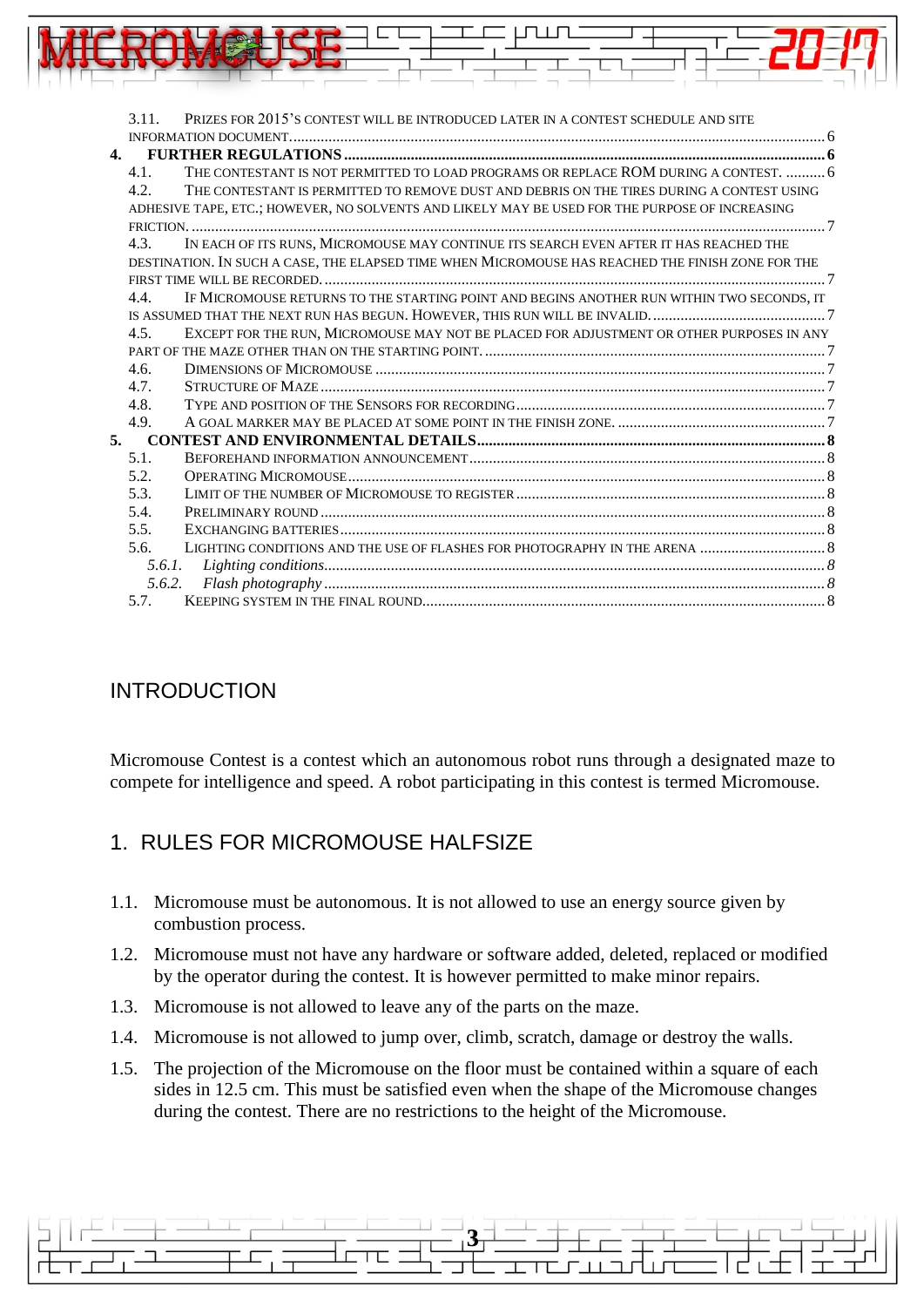

#### 2. RULES FOR THE MAZE

- <span id="page-3-1"></span><span id="page-3-0"></span>2.1. The side of the walls are white, and the top of the walls are red. The floor of the maze is painted in black. It is made of wood finished with non-gloss black paint.
	- 2.1.1. However, the exterior walls of the starting point (outside the maze) and the interior walls of the finish zone are painted in red.
	- 2.1.2. The top of the walls in the starting unit and finish zone is painted white.
- <span id="page-3-3"></span><span id="page-3-2"></span>2.2. The maze are composed of 9 x 9 cm unit squares. The maximum number of squares will be 32 x 32 squares. The height of the walls is 2.5 cm and its thickness is 0.6 cm (see Fig. 1 for details).



Fig. 1. Structure of the maze

<span id="page-3-4"></span>2.3. The starting point of the maze will be located at one of the four corners of the maze.

Micromouse starts in a clockwise direction. The finish point and the size of the finish zone will be determined individually for each competition. The entry point to the finish zone will be indicated by a set of x-y coordinates. (See Fig. 2 for an explanation on how to read coordinates.)

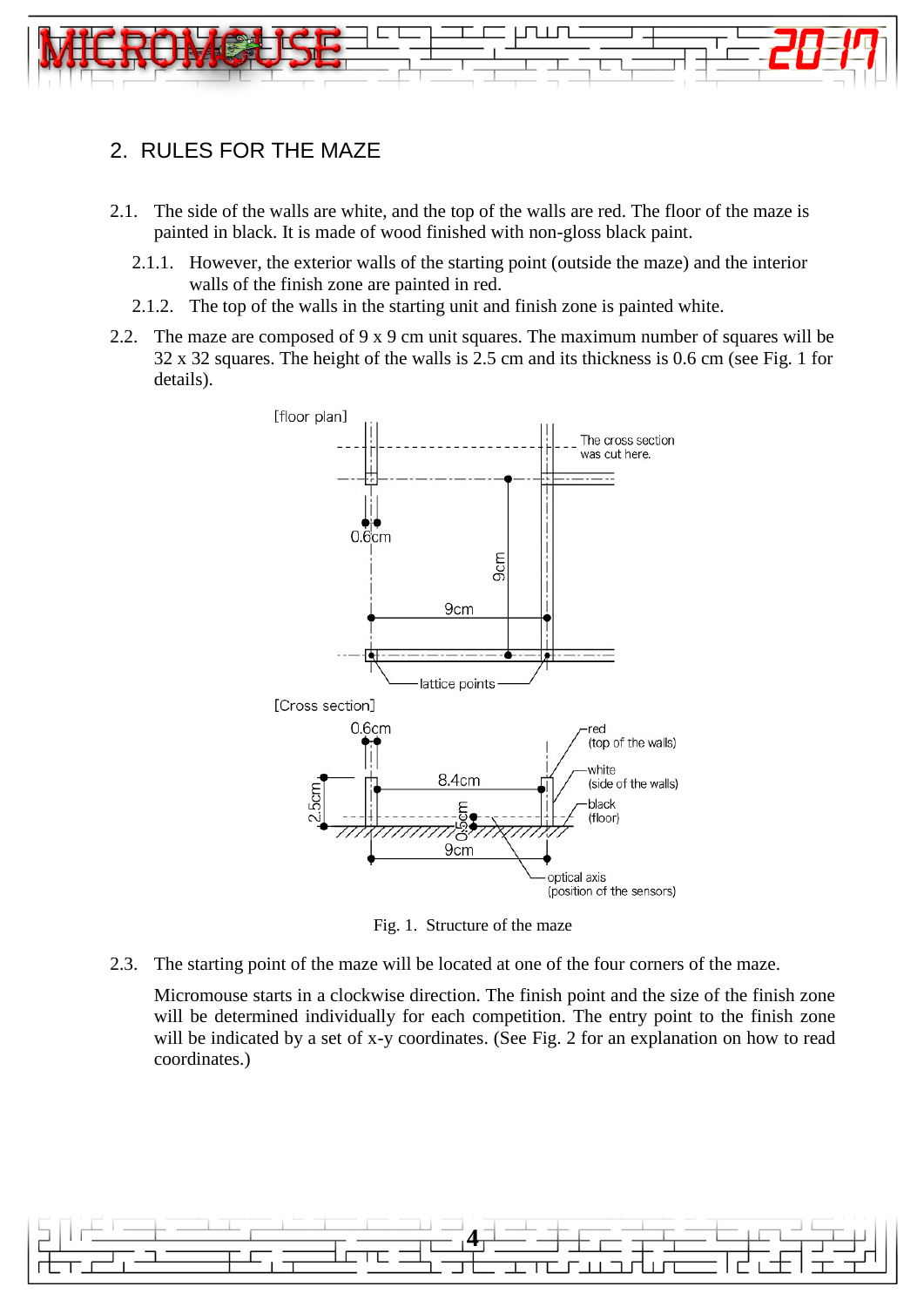





<span id="page-4-0"></span>2.4. There are Small square zones, each 0.6 cm x 0.6 cm, at the four corners of each unit square. This zone is called lattice points, and a maze are built so that there are at least one wall to a lattice point except for the interior of the finish zone (see Fig. 1 for details). The entire maze will be completely surrounded by exterior walls (see Figs. 1 and 2).

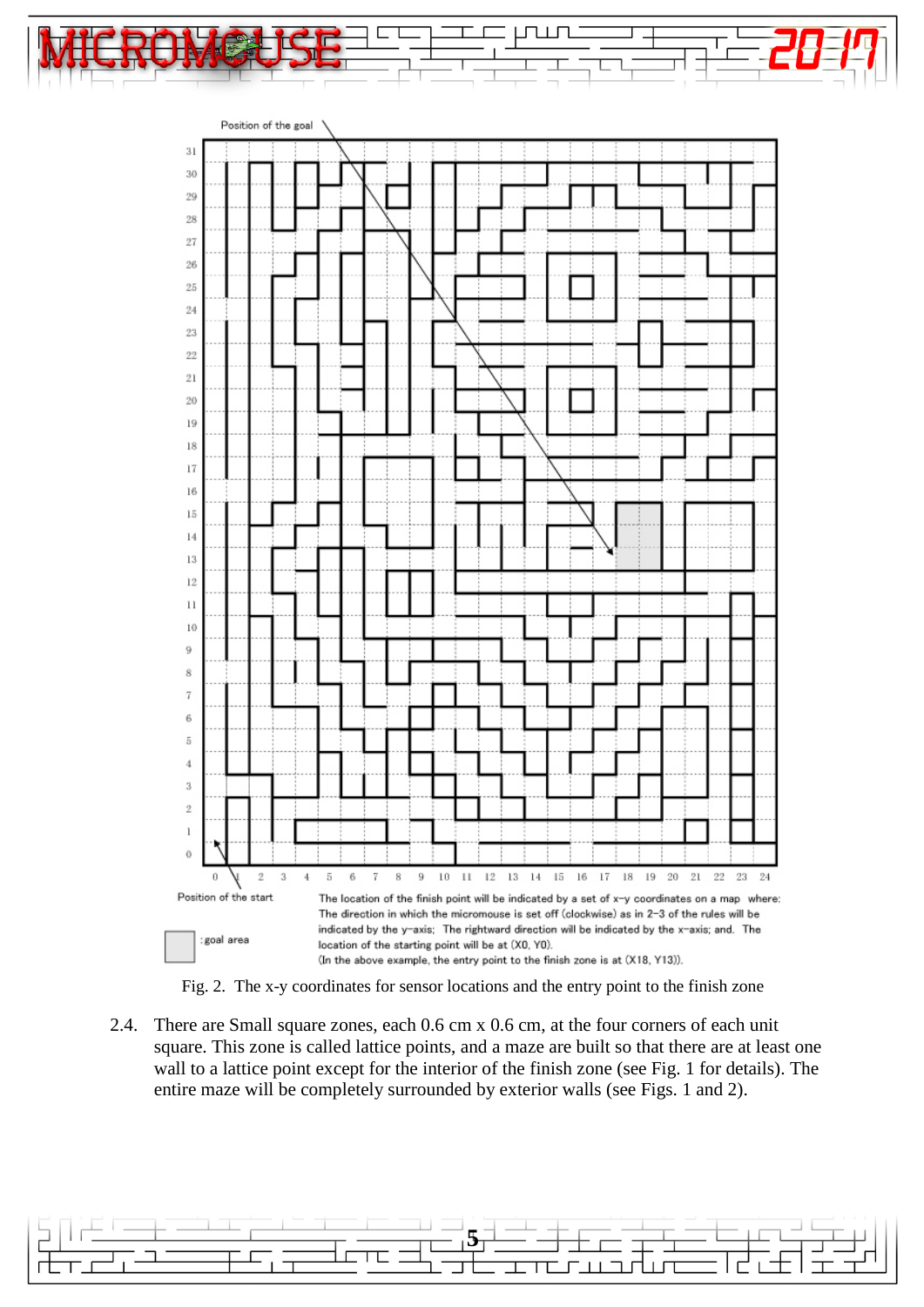## <span id="page-5-0"></span>3. RULES FOR THE CONTEST

- <span id="page-5-1"></span>3.1. The fastest lap from the start to the finish zone will be recorded as its official time. Micromouse Contest will be evaluated on the fastest lap and its independence. The prizes will be awarded according to the recorded official times. The fastest Micromouse will get the first prize and so on.
- <span id="page-5-2"></span>3.2. After the maze is open to public, the operator is not allowed to feed any maze information to Micromouse. During the contest, the operator is not allowed to change any maze information gathered by the search run, using switch or its kind.
- <span id="page-5-3"></span>3.3. After the maze is disclosed, the operator shall not feed information on the maze into the MicroMouse however, switch positions may be changed for the purpose of changing programs within the robot (changing algorithms is allowed. Entering info on the maze is not allowed and does not constitute "changing algorithms.).
- <span id="page-5-4"></span>3.4. Micromouse begins its run from a starting point and ends when it came back. The run will also finish when Micromouse stops for 2 seconds or it is approved by chairperson.
- <span id="page-5-5"></span>3.5. When Micromouse returns to the starting point and beings another run automatically, Micromouse must stop for at least two seconds at the starting point.
- <span id="page-5-6"></span>3.6. The operator is not allowed to touch the Micromouse during the run unless instructed or given permission by a tournament chairperson to do so. The tournament chairperson accepts an operator's request to discontinue its run if an apparent malfunction is found in his/her Micromouse's run. For the cases in which a request to discontinue is made for any other reasons, permissions will be made on the condition which all memory of the maze is erased.
- <span id="page-5-7"></span>3.7. The time limit for Micromouse is 5 minutes maximum for each round. Micromouse is permitted to make up to 5 runs in the specified timeframe.
- <span id="page-5-8"></span>3.8. The lap have considered to have completed when the entire lower portion of its body, defined as its portion up to 2.5 cm above the floor level has entered the finish zone.

However, elapsed time is measured from the moment the sensors placed at the starting point senses the Micromouse and to the moment the sensor located at the entry point to the finish zone senses the same Micromouse.

- <span id="page-5-9"></span>3.9. The lightings, temperature and humidity of the room in which the maze is located will be those of an ambient environment. Requests to adjust the lightings will not be accepted.
- <span id="page-5-10"></span>3.10. The tournament chairperson has the rights to ask to the operator about the Micromouse if it is appropriate. The tournament chairperson also has the rights to stop a run, declare disqualification, or ask for instructions if it is appropriate.
- <span id="page-5-11"></span>3.11. The grand prize is a remote controlled quadcopter. Further prizes for 2016's contest will be introduced later in a contest schedule and site information document.

#### <span id="page-5-12"></span>4. FURTHER REGULATIONS

<span id="page-5-13"></span>4.1. The contestant is not permitted to load programs or replace ROM during a contest.

It is also prohibited to send any information to Micromouse from development unit or console box that is independent from the main Micromouse unit.

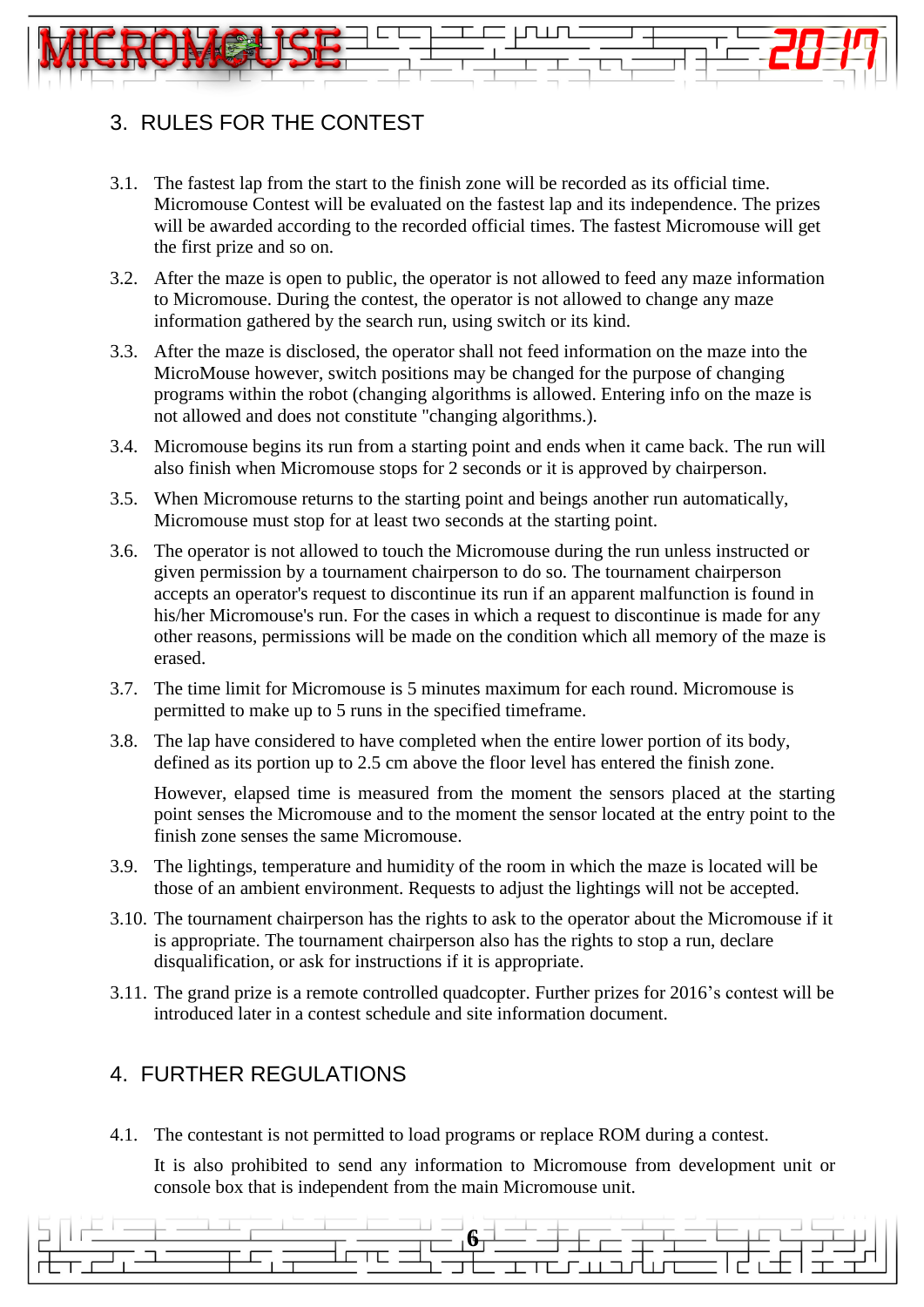

- <span id="page-6-0"></span>4.2. The contestant is permitted to remove dust and debris on the tires during a contest using adhesive tape, etc.; however, no solvents and likely may be used for the purpose of increasing friction.
- <span id="page-6-1"></span>4.3. In each of its runs, Micromouse may continue its search even after it has reached the destination. In such a case, the elapsed time when Micromouse has reached the finish zone for the first time will be recorded.
- <span id="page-6-2"></span>4.4. If Micromouse returns to the starting point and begins another run within two seconds, it is assumed that the next run has begun. However, this run will be invalid.
- <span id="page-6-3"></span>4.5. Except for the run, Micromouse may not be placed for adjustment or other purposes in any part of the maze other than on the starting point.
- <span id="page-6-4"></span>4.6. Dimensions of Micromouse

The size of the lower structure of Micromouse is constrained by the size of the maze despite the provisions of Article 1.5.

<span id="page-6-5"></span>4.7. Structure of Maze

The maze is made in a sensible accuracy. So that there will be errors to the maze dimension to some extent. As the maze is designed to come apart for preservation, it may produce gaps or difference in level of approximately 1 mm between sections of the walls or the floor. There may be non-uniform coloring, discoloring and stains.

<span id="page-6-6"></span>4.8. Type and position of the Sensors for recording

Type: Transmission infrared sensors. Optical axis placed 0.5 cm above the floor. (See  $Fig.1)$ 

Position:

Start sensor: At the boundary between the starting unit square and the next unit square.

Goal Sensor: The entry point for the finish zone.

<span id="page-6-7"></span>4.9. A goal marker may be placed at some point in the finish zone.

<span id="page-6-8"></span>It may also be removed subject to the approval of the tournament chairperson.